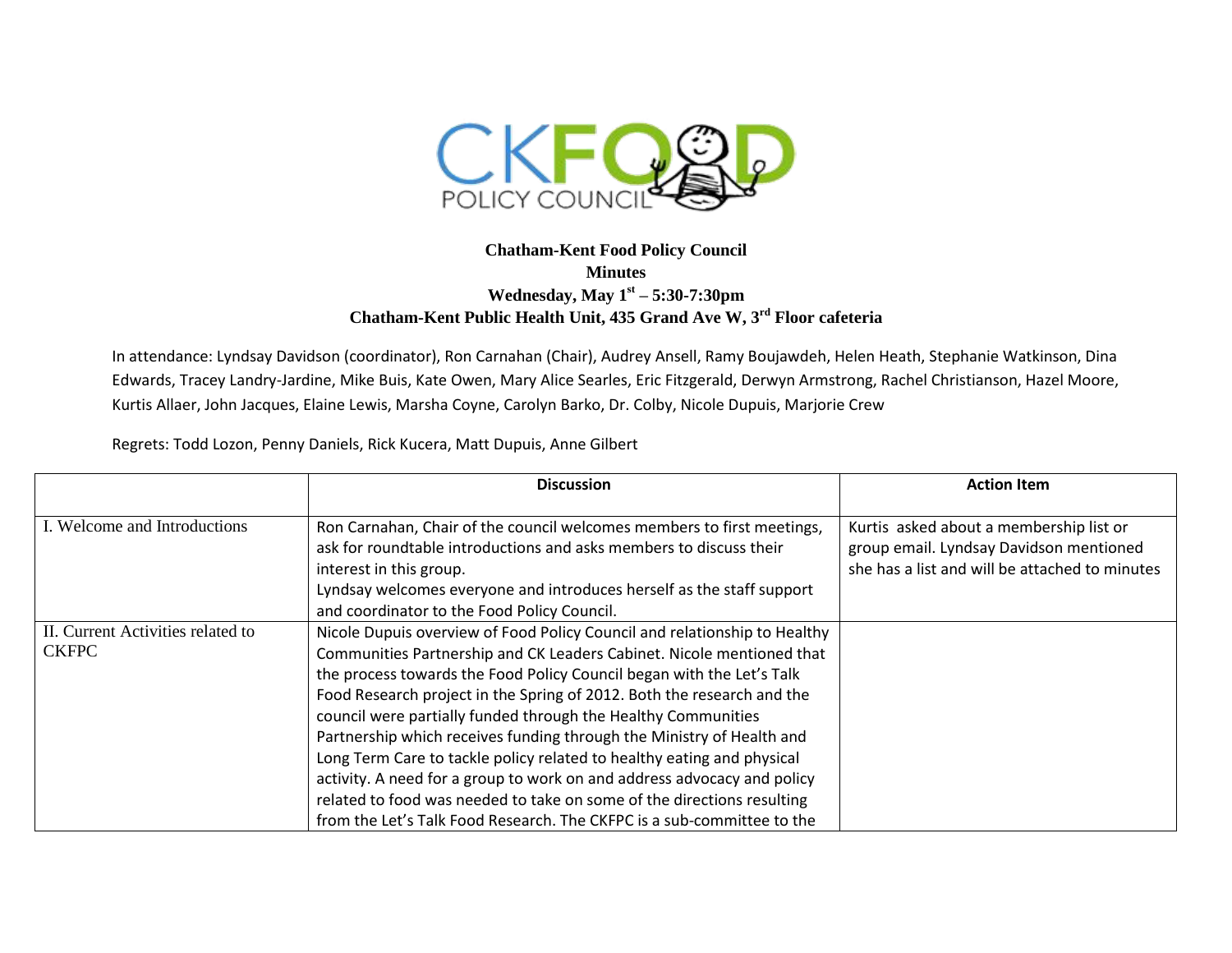|                                     | Board of Health, using a similar model to Toronto Public Health. Nicole      |                                             |
|-------------------------------------|------------------------------------------------------------------------------|---------------------------------------------|
|                                     | mentions that there has been considerable research on Food Policy            |                                             |
|                                     | Councils and indicates that those FPC's that are affiliated with             |                                             |
|                                     | government organizations tend to be more successful than purely grass        |                                             |
|                                     | roots groups. Funding priorities for HCP are policy related to the           |                                             |
|                                     | promotion of local food, healthy procurement policies, policies that         |                                             |
|                                     | improve support for community gardens, policies that limited access to       |                                             |
|                                     | sugar sweetened beverage in municipal sites and promote local tap water      |                                             |
|                                     | as a healthy alternative.                                                    |                                             |
|                                     | Nicole mentions that the CK Leaders Cabinet has identified food as one of    |                                             |
|                                     | their priority areas and is interested in both working with and supporting   |                                             |
|                                     | the Food Policy Council in its work moving forward.                          |                                             |
| III. Adoption of Terms of Reference | Ron Carnahan begins discussion of the draft terms of reference. Lyndsay      | Attach TOR here                             |
|                                     | goes through membership list and mentions the current terms of               |                                             |
|                                     | reference are based on those from other FPCs. Changes to the                 | Lyndsay to connect with the two health care |
|                                     | membership list can be made if needed and periphery members can be           | representatives to indicate approval by     |
|                                     | added as well. Council currently has several peripheral members such as      | membership.                                 |
|                                     | waste and education. These members will be kept up to date on                |                                             |
|                                     | communication of the council, receive minutes and will join the larger       |                                             |
|                                     | committee when needed. Question is asked if we have all members              |                                             |
|                                     | needed and Lyndsay notes that are currently some vacancies.                  |                                             |
|                                     | Request from Ron to accept the Terms of Reference. Mary Alice makes a        |                                             |
|                                     | motion and Eric seconds for the adoption of the terms of reference.          |                                             |
|                                     | Meetings will be 5 times/year with work groups that may meet more            |                                             |
|                                     | frequently.                                                                  |                                             |
|                                     | Lyndsay mentions that we are looking for a co-chair for the council and      |                                             |
|                                     | asks for volunteers.                                                         |                                             |
|                                     | Carolyn Barko volunteers for the position of co-chair. Vote goes out, all in |                                             |
|                                     | favor of Carolyn Barko-so named co-chair                                     |                                             |
|                                     | Position of Vice-chair (will serve for min. one year and fill co-chair       |                                             |
|                                     | position when co-chair leaves): Helen Heath volunteers for vice-chair.       |                                             |
|                                     | Discussion about vice-chair position, clarification needed. Ron asks if      |                                             |
|                                     | anyone is opposed to Helen becoming Vice-Chair, none opposed. All in         |                                             |
|                                     | favor, Helen Heath named vice-chair.                                         |                                             |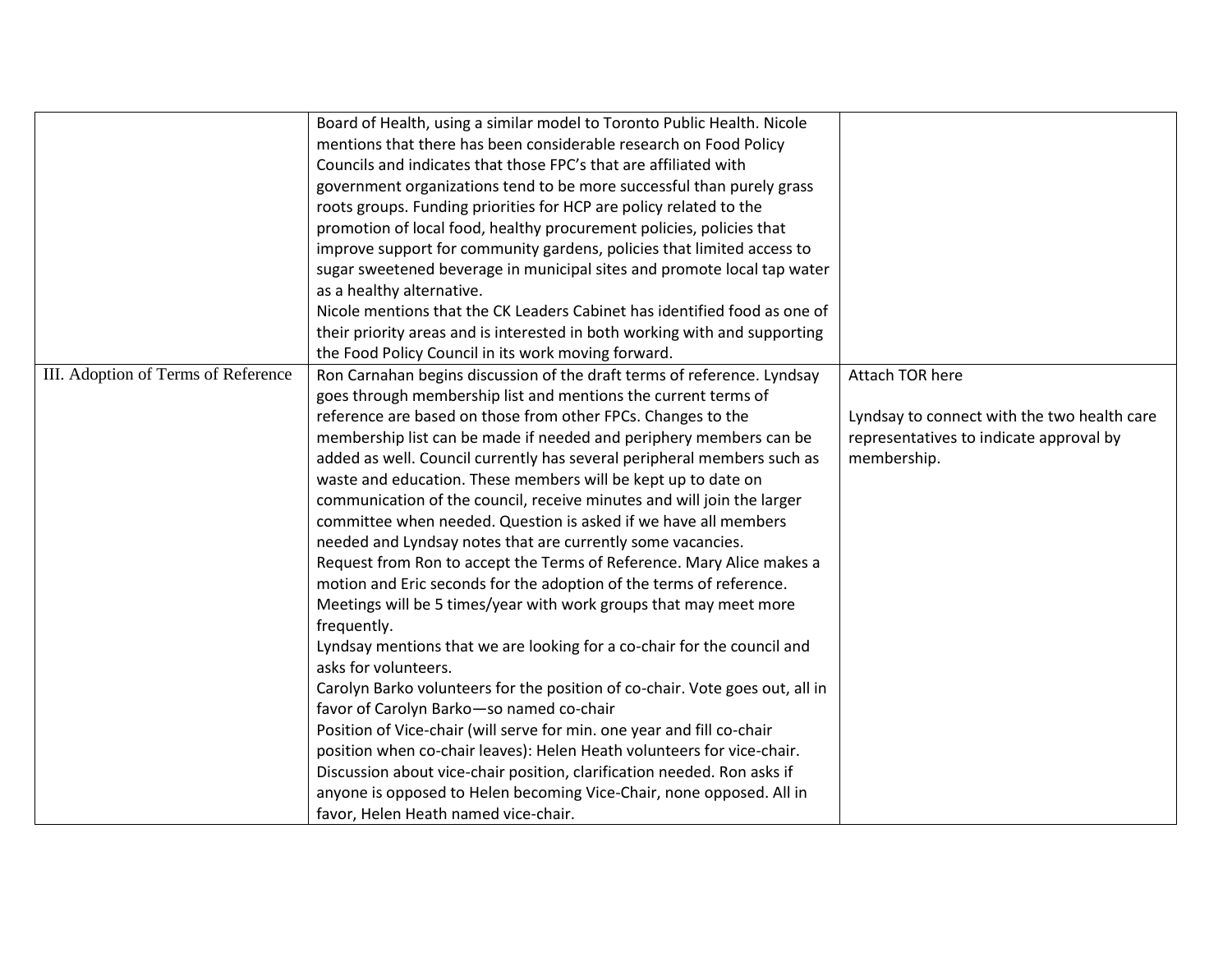|                                    | Lyndsay mentions that two names have come forward to fill the position              |                                                          |
|------------------------------------|-------------------------------------------------------------------------------------|----------------------------------------------------------|
|                                    | of health care sector representative. Nicole notes there is only one                |                                                          |
|                                    | opening. One name is a representative from FHT and the other is from                |                                                          |
|                                    | the Hospital. Discussion occurs around the fact that one represents the             |                                                          |
|                                    | public sector and the other the private. Issue raised that perhaps we               |                                                          |
|                                    | should focus on the one with the most connection to the community.                  |                                                          |
|                                    | Noted that in future we should ask for a profile of those wishing to                |                                                          |
|                                    | become members. Nicole mentions that the group could request profiles               |                                                          |
|                                    | from both candidates and make the decision at the June meeting. A                   |                                                          |
|                                    | request is made to amend the membership list to include two members                 |                                                          |
|                                    | from health care, one representing health care private and the other                |                                                          |
|                                    | public. Motion made by Elaine Lewis and seconded by Eric Fitzgerald.                |                                                          |
|                                    | Ron asks if the council refers to vote on future members through show of            |                                                          |
|                                    | hands or by ballot. Everyone agrees that show of hands is acceptable.               |                                                          |
| IV. Meeting Schedule for 2013/2014 | Ron asks if evenings are better for everyone or are mornings a better fit.          | Lyndsay-Meeting invites to go out for the                |
|                                    | All in favor of evening meetings. Discussion around day of the week.                | CKFPC meetings to be held in 2013 and 2014               |
|                                    | Marsha notes Monday is not a good choice. Discussion that Friday also               | Meetings to be held second Wednesday.                    |
|                                    | not a good option. Lyndsay notes it is best to choose same day of week              | 2013 meetings: May, June, September,                     |
|                                    | same time of month so easy to remember. First Wednesday of the month                | November                                                 |
|                                    | proposed—not good for some b/c of other commitments. $2^{nd}$ Wednesday             | 2014 meetings: January, March, May,                      |
|                                    | proposed. All in favor of 2 <sup>nd</sup> Wednesday. Starting September meetings    | September, November)                                     |
|                                    | will be held the second Wednesday.                                                  |                                                          |
|                                    | June meeting proposed to get council on track before September. All in              | Send meeting invite for June 19 <sup>th</sup> meeting at |
|                                    | favor of June meeting. June meeting will be held on June 19 <sup>th</sup> from 5:30 | St. Andrews.                                             |
|                                    | to 7:30. Carolyn Barko offers St. Andrews as meeting site. Offer accepted           |                                                          |
|                                    | and next meeting will be at St. Andrews.                                            |                                                          |
| V. Review Community Priority and   | Lyndsay reviews policy options that community had voted on at the                   | <b>Healthy Kids Panel Report</b>                         |
| <b>Action Plans from Forum</b>     | Healthy Communities Forum. Lyndsay mentions that there is a lot of                  |                                                          |
|                                    | information in the document and that the council will need to select                |                                                          |
|                                    | where they would like to start. Lyndsay notes that some of the items on             |                                                          |
|                                    | the sheet are already moving forward at a provincial level or groups at             |                                                          |
|                                    | the local level are working on this such as the transportation committee            |                                                          |
|                                    | and the Healthy Kids Panel. Lyndsay notes that province is considering              |                                                          |
|                                    | incentives for bringing grocery stores to food deserts, other options to            |                                                          |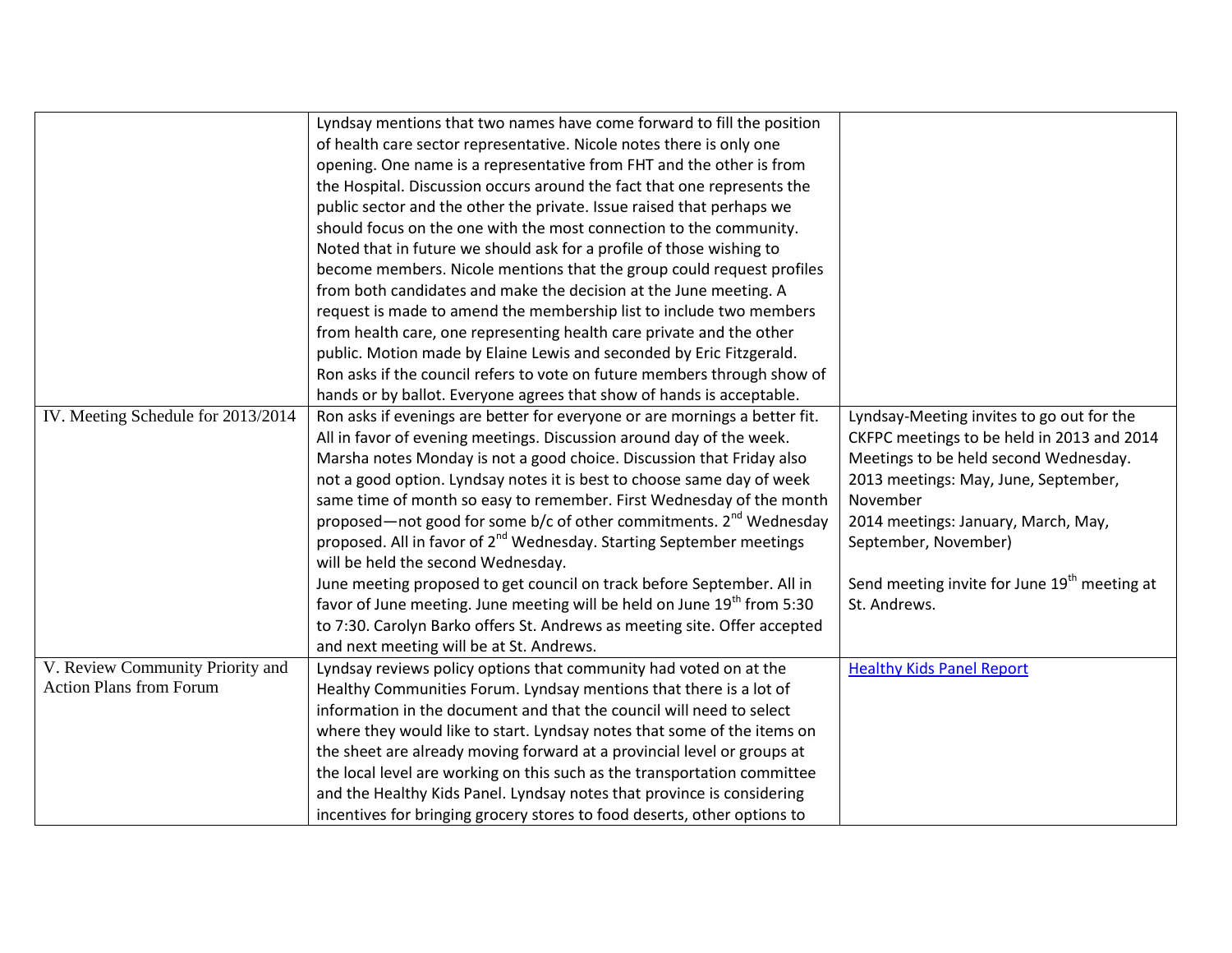|                                  | consider are increase capacity for food entrepreneur such as a                         |                                              |
|----------------------------------|----------------------------------------------------------------------------------------|----------------------------------------------|
|                                  | community kitchen or mobile fruit and vegetable truck.                                 |                                              |
|                                  | Discussion occurs about bringing local food to grocery stores-what is                  |                                              |
|                                  | possible, what is not. Dina Edwards discussing limitations of grocery                  |                                              |
|                                  | stores from corporations. John Jacques notes that Eastern Canada is                    |                                              |
|                                  | ahead on bringing local to the grocery stores. Further discussion about                |                                              |
|                                  | the concept of local. Is it Canada? Ontario? CK? Discussion around:                    |                                              |
|                                  | changing people's perceptions of what is healthy (notion of fresh as                   |                                              |
|                                  | healthy even though frozen is just as good), reading labels impt., getting             |                                              |
|                                  | people to spend more for local.                                                        |                                              |
|                                  | Lyndsay summarizes that most of the discussion is about Education and                  |                                              |
|                                  | access and availability-perhaps place to start as a council.                           |                                              |
|                                  | Buy Local, Buy Fresh launch mentioned. Lyndsay notes that the new map                  |                                              |
|                                  | is to be released shortly.                                                             |                                              |
| VI. Priority Setting for FPC     | Ron discusses that some we will have short term goals and long term                    | Lyndsay/Nicole: make travel arrangements     |
|                                  | goals as a committee. Next Steps-Review documents before the next                      | and register participants.                   |
|                                  | meeting, review Let's Talk Food data, come to the table with priority                  |                                              |
|                                  | areas that they feel the council should start with. A framework will be                | www.let'stalkfood-ck.com                     |
|                                  | created from this.                                                                     |                                              |
|                                  | Lyndsay discusses that major theme in the research was lack of central                 | Any member wishing to aid in a workgroup to  |
|                                  | (online) source of information for Food (ie. gardens, food banks, classes,             | develop and implement the communication      |
|                                  | grocery tours etc). Lyndsay shows the Food Policy Council website. It will             | strategy for the website and social media to |
|                                  | serve to describe the CKFPC, will allow for the posting of meetings and                | email Lyndsay Davidson:                      |
|                                  | minutes as well as documents. We can add links to other sites and                      | Lyndsay.davidson@chatham-kent.ca             |
|                                  | resources. FPC website will also host Garden page, student nutrition                   |                                              |
|                                  | program, etc and will have an events calendar listing all things happening             |                                              |
|                                  | related to food. Site will be live Friday May 3 <sup>rd</sup> . Communication strategy |                                              |
|                                  | to follow.                                                                             |                                              |
| <b>VII. Training Opportunity</b> | Lyndsay mentions the email that was sent out regarding training on Food                | Stephanie notes that next week is National   |
|                                  | Policy in Toronto. The training is being hosted by Nutrition Resource                  | Hunger Awareness week. Food Bank stores      |
|                                  | Centre. Training is from 10am to 4pm and will be a day trip. Lunch and                 | are very low and in desperate need of        |
|                                  | dinner will be provided as well as transportation. Ask for interested                  | donations.                                   |
|                                  | members. Training is June 27 <sup>th</sup> . Carolyn, Stephanie, Dina, Hazel, Tracey,  | Attach poster here.                          |
|                                  | Matt, Kate, Margery and Helen are all interested in attending.                         |                                              |